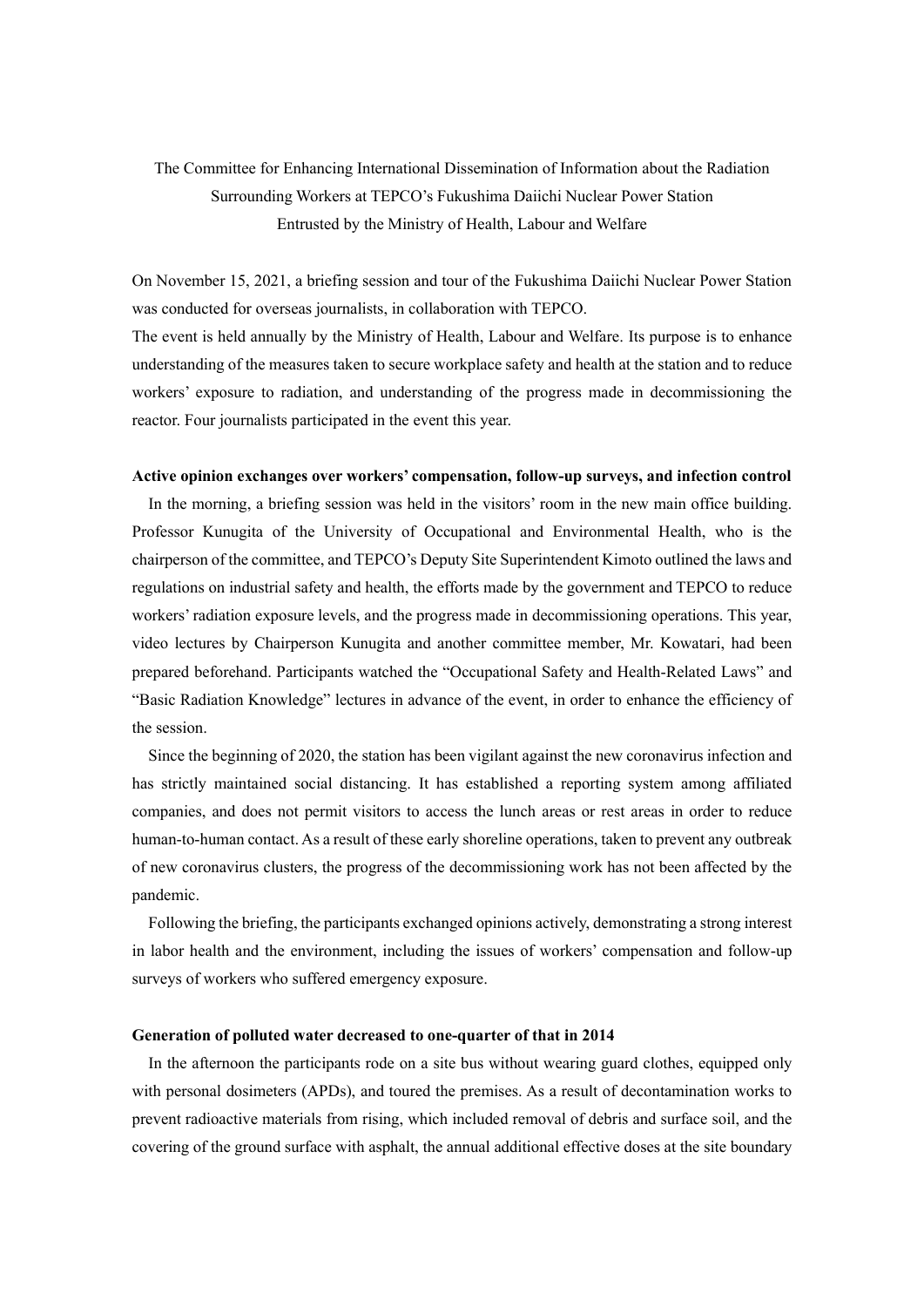were reduced to less than one millisievert (1 mSv) by the end of fiscal year 2015. The green zone, which people are permitted to enter wearing ordinary clothes, now extends to 96% of the site area. Freed from the burden of protective clothing, workers can now work in ordinary work clothes on most parts of the site, thus making the decommissioning work more efficiently.

After being given a brief explanation of the decontamination work on Sakura Street, the participants passed through treated water tanks and multi-nuclide removal equipment (ALPS) by bus, continuing to a small hill in front of the reactor buildings of Units 1 to 4, where they had a glimpse of the present work scene.

From the hill, the participants saw large, 750-ton suspension cranes rising high in front of them, under preparation for the removal of fuel from the spent fuel pool. There are only a few dozen such cranes in Japan; they were also used to dismantle the common exhaust pipes of Units 1 and 2. At Unit 1, a large cover shielding the entire upper part of the reactor building will be installed to control dust scattering and rainwater entering the building. Large items of debris will be removed before the removal of fuel, which is scheduled to start in and after fiscal year 2027. Impermeable wall (frozensoil wall) has been built, as one of the measures taken to prevent water from reaching the contaminationsource. At present,  $140 \text{ m}^3$  of contaminated water is generated each day. This is approximately one-quarter of the amount generated in 2014.

## **Direct experience of radiation measurement**

On the site, the participants could pick up the bottle of ALPS water treated with multi-nuclide removal equipment (ALPS). Helicopters can be used to ferry doctors to and from the site, and drastically shorten the time required to transport patients. The journalists participating in the tour listened enthusiastically to the explanation of how labor safety is secured and how the labor environment has been improved.

Throughout the event, they saw for themselves the efforts made by the government and corporations, including strict control over radiation exposure of workers, improvement of the work environment, securing of labor safety, etc., and learned firsthand about the atmosphere on the site.